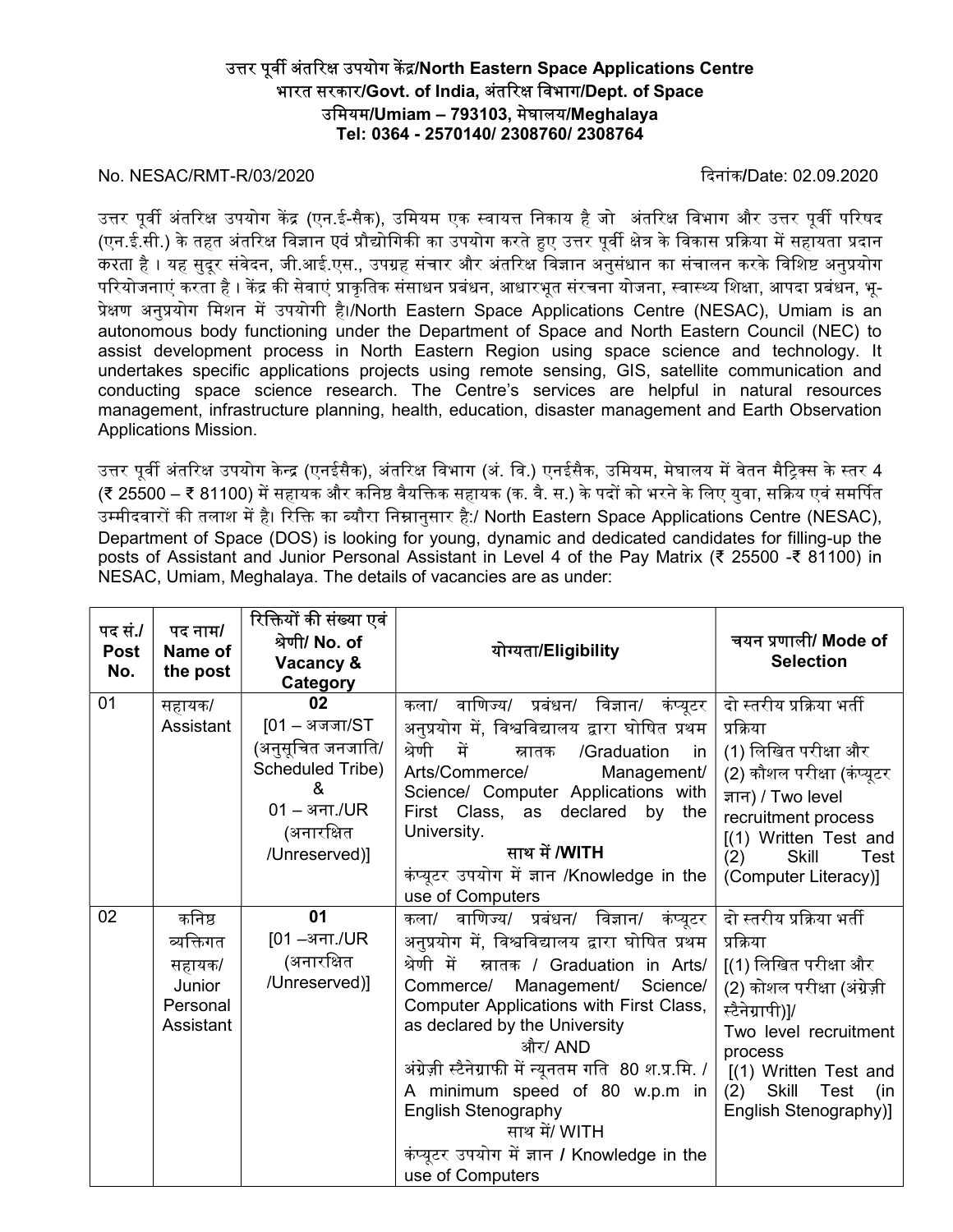|  | या / OR                                                                                                                                                                                                                                                              |  |
|--|----------------------------------------------------------------------------------------------------------------------------------------------------------------------------------------------------------------------------------------------------------------------|--|
|  | स्टैनो-टाइपिस्ट/आशुलिपिक के रूप में एक वर्ष के<br>अनुभव के साथ प्रथम श्रेणी में वाणिज्य/सचिवीय<br>अभ्यास में डिप्लोमा / Diploma<br>- in<br>Commercial/ Secretarial Practice with<br>First Class with one year experience as<br>Steno-Typist/ Stenographer<br>और/ AND |  |
|  | अंग्रेज़ी स्टैनेग्राफी में न्यूनतम गति 80 w.p.m /<br>A minimum speed of 80 w.p.m in<br><b>English Stenography</b><br>साथ में/ WITH<br>कंप्यूटर उपयोग में ज्ञान / Knowledge in the<br>use of Computers                                                                |  |

<u>पद संख्या 01 और 02 के लिए आयुसीमा /Age Limit for Post No. 01 & 02</u>: दिनांक <u>05.10.2020</u> तक 18-26 वर्ष की आयुहोनी चािहए। /18 – 26 years as on 05.10.2020.

- **यदि पद आरक्षित है तो** अनु.ज. /अ.ज.जा. वर्ग के अभ्यार्थियों के लिए 31 वर्ष और अपिव वर्ग के अभ्यार्थियों के लिए 29 वर्ष /31 years for SC/ST Category and 29 years for OBC Category only if post is reserved for the category.
- ∙ सेवारत सरकारी कर्मचारी; भूतपूर्व सैनिक; मानक दिव्यांगता वाले व्यक्ति (पीडब्ल्यूबीडी); विधवा; तलाकशुदा महिलाओं तथा न्यायिक दृष्टि से अपने पति से अलग हुई महिलाएं जिन्होंने पुर्नविनाह न किया हो; प्रतिभाशाली खिलाड़ी भारत सरकार के नियमों /आदेशों के अनुसार अधिकतम आयुसीमा में छूट के पात्र है। /Serving Govt. Employee; Ex-Servicemen; Persons with Benchmark Disabilities (PWBDs); Widows; Divorced women and women judicially separated from their husband and who are not remarried; Meritorious Sportspersons are eligible for age relaxation as per Govt. of India rulers/orders.
- 1. **आवेदन कैसे करें/How to apply**: ऑनलाइन पंजीकरण के लिए आवेदन एनईसैक वेबसाइट www.nesac.gov.in पर 02.09.2020 से05.10.2020 15:00 बजेकᳱ अविध केदौरान हो᭭ट ᳰकया जाएगा। अ᭤याथᱮ अपनेआवेदन ऑनलाइन पंजीकरण के लिए हमारी वेबसाइट पर जा सकते हैं। आवेदन मात्र ऑनलाइन प्राप्त किए जाऐंगे। राष्ट्रीय कैरियर पोर्टल सेवा के तहत पंजीकृत उम्मीदवार और पात्रता शर्तों को पूरा करने वाले एनईसैक वेबसाइट पर जा सकते हैं और बताए गए आवेदन प्रक्रिया का पालन कर सकते हैं। सफल पंजीकरण के बाद, आवेदकों को एक **ऑनलाइन पंजीकरण संख्या प्रदान की जाएगी,** जिसे भविष्य के संदर्भ के लिए संभाल कर रखें। आवेदक के सही ई-मेल आईडीऔर मोबाइल नंबर को आवेदन में देना अनिवार्य है। /The application for on-line registration will be hosted in the NESAC website www.nesac.gov.in during the period from 02.09.2020 to 05.10.2020 15:00 Hrs. Candidates may visit our website to register their applications on-line. Applications will be received on-line only. The candidates registered under National Career Services (NCS) portal and fulfilling the eligibility conditions may visit NESAC website and follow the application procedure as stated. Upon successful registration, applicants will be provided with an on-line Registration Number, which should be carefully preserved for future reference. E-mail ID and Mobile Number of the applicant will have to be provided in the application CORRECTLY and compulsorily.
- 2. आवेदन शुल्क /Application Fee: प्रत्येक आवेदन के लिए आवेदन शुल्क ₹ 500/- (केवल पाँच सौ रूपये) का नॉन-रिफंडेबल होगा। शुल्क का भुगतान क्रेडिट कार्ड / डेबिट कार्ड / इंटरनेट बैंकिंग के माध्यम से केवल **एकीकृत एस.बी.आई. कलेक्ट** सुविधा के माध्यम से किया जाना चाहिए। किसी अन्य भुगतान विधि को स्वीकार नहीं किया जाएगा और किसी भी परिस्थिति में शुल्क वापस नहीं किया जाएगा। ऑनलाइन आवेदन जमा करने की पूर्व भुगतान करना होगा। ऑनलाइन भुगतान करने वाले अभ्यर्थियों को सूचित किया जाता है कि किसी भी स्थगित या असफल लेनदेन के लिए एनईसैक उत्तरदायी नहीं होगा। अभ्यर्थि यदि आवश्यक हो तो अपने बैंक से संपर्क कर सफल भुगतान सुनिश्चित करें। /There will be a non-refundable application fees of ₹ 500/- (Rupees Five Hundred only) for each application. Fee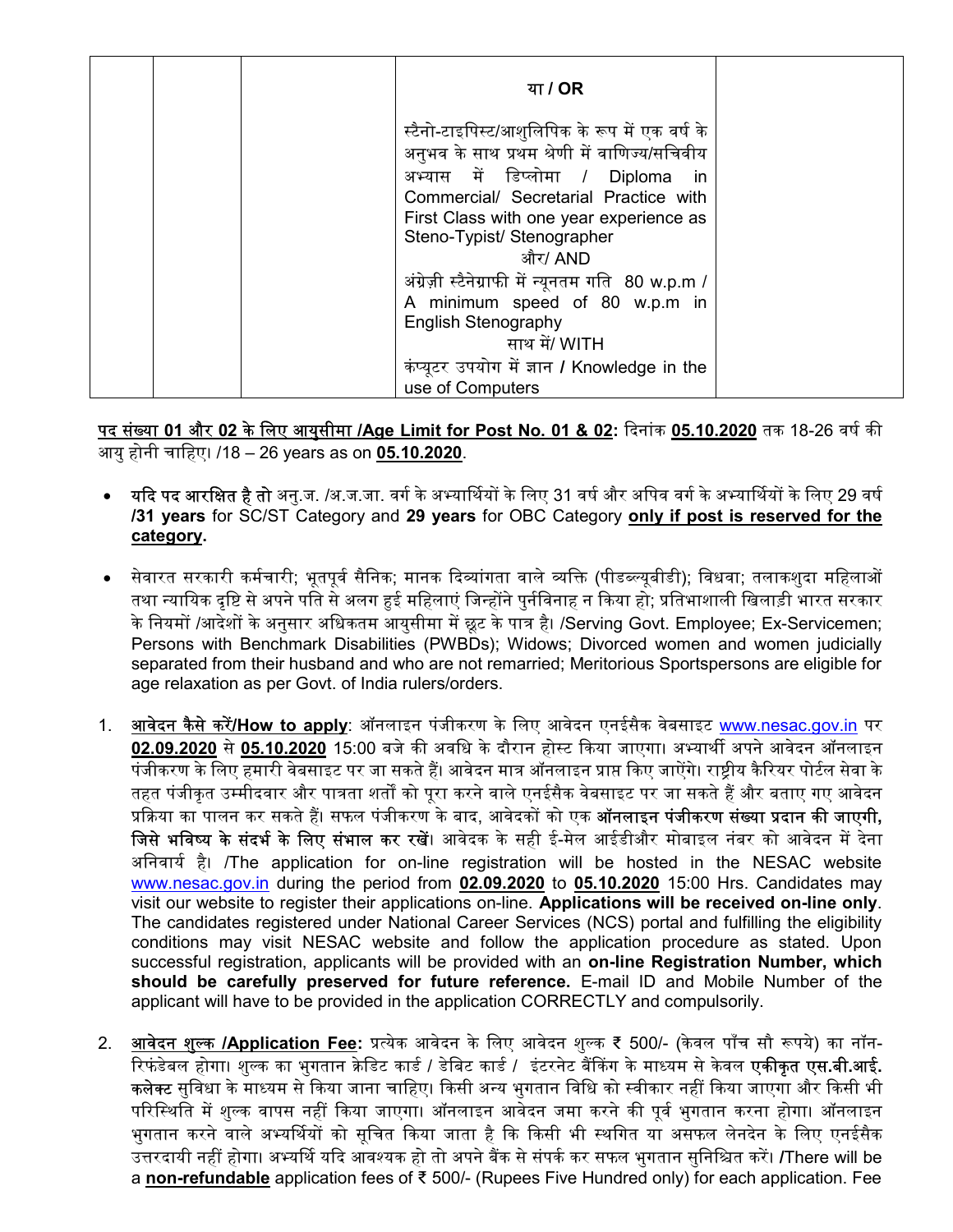should be paid online through Credit Card/Debit Card/Internet Banking only through Integrated SBI **Collect Facility**. No other mode of payment will be accepted and the fee will not be refunded under any circumstances. Payment to be made before submission of online applications. Candidates making online payment may kindly note that NESAC shall not be responsible for pending transactions or transaction failures. Candidates may if required contact their Banks and ensure successful payment of application fee.

सभी महिला अभ्यार्थी / अनुसूचित जाति (अनु.ज.) / अनुसूचित जनजाति (अ.ज.जा.), भूत पूर्व सैनिक(भू.पू.सै) तथा मानक दिव्यांगता वाले व्यक्ति (पीडब्ल्यूबीडी) अभ्यार्थियों को आवेदन शुल्क के भुगतान से छूट प्राप्त है। इस छुट का लाभ प्राप्त करने के लिए अभ्यार्थी को जाति /भूत पूर्व सैनिक(भू.पू.सै) तथा मानक दिव्यांगता वाले व्यक्ति (पीडब्ल्यूबीडी) संबंधित दस्तावेज़ो को अपलोड करने की आवश्यक्ता होगी, ऐसा न करने पर उनकी उम्मीदवारी रह कर दी जाएगी। /All women candidates/Scheduled Castes (SC)/Scheduled Tribes (ST), Ex-servicemen (ESM) and Persons with Benchmark Disabilities (PWBD) candidates are exempted from payment of Application Fee. For availing this exemption the candidate need to upload the relevant documents of Caste/ Persons with Benchmark Disabilities (PWBD)/ Ex-servicemen (ESM) failing which their candidature will not be considered.

- 3. ऑनलाइन आवेदन के पंजीकरण के बाद, अभ्यार्थियों को '**आवेदन पत्र**' डाउनलोड और प्रिंट करना होगा, जिसे भविष्य के संदर्भ के लिए उम्मीदवार अपने साथ रख सकते हैं। अभ्यार्थियों के किसी भी वर्ग द्वारा कोई दस्तावेज़ भेजने की आवश्यकता नहीं है, लेकिन जब कभी भी एनईसैक द्वारा कहा जाएगा संबंधित दस्तावेज़ो का प्रस्तुत करना होगा। हालांकि जो अभ्यार्थी पहले से ही केंद्रीय/ राज्य सरकार/ सार्वजनिक क्षेत्र की इकाईयों/ स्वायत्त निकायों के तहत कार्यरत है. उन्हें संबंधित नियोक्ता से निर्धारित प्रारूप (अनुलग्नक-I) में **अनापत्ति प्रमाणपत्र** (एनओसी) अपलोड करना होगा। /After registration of on-line application, the candidates have to download and print the 'application form' which may be retained by the candidate for future reference. No documents to be sent, by any categories of candidates but will have to produce the relevant documents, as and when called for by NESAC. However, the candidates who are already employed under Central/State Govt./PSU/Autonomous Bodies have to upload the 'No Objection Certificate' (NOC) in the prescribe format (Annexure-I) from the employer concerned.
- 4. महिला अभ्यार्थियों/ अनुसूचित जाति (अनु.ज.) / अनुसूचित जनजाति (अ.ज.जा.), भूत पूर्व सैनिक(भू.पू.सै) तथा विकलांग (पी.डब्ल्य.डी.) अभ्यार्थियों द्वारा प्रतिरूप/एकाधिक आवेदन जमा करने की स्थिति में आवेदन जमा करने की समापन/अंतिम ितिथ सेपहलेᮧ᭭ततु अंितम आवेदन पर िवचार ᳰकया जाएगा। /In case of submission of duplicate/multiple applications by Women Candidates/ Scheduled Castes (SC)/ Scheduled Tribes (ST)/ Exservicemen (ESM) and Persons with Benchmark Disabilities (PWBD) candidates, the last application submitted before the closing/last date of submission of application shall be considered for further processing.

अन्य पिछड़ा वर्ग (अ.पि.व)/ आकव सहित अन्य अभ्यार्थियों द्वारा प्रतिरूप/एकाधिक आवेदन जमा करने की स्थिति में 'आवेदन शुल्क' जमा करने की समापन/अंतिम तिथि से पहले प्रस्तुत अंतिम आवेदन पर विचार किया जाएगा। /In case of submission of duplicate/multiple applications by other Candidates including OBC/ EWS, the application against which the 'application fee' has been received within the last date for payment of application fee only will be considered.

5. व्यन प्रक्रिया/Selection Process: निर्धारित योग्यता न्यूनतम योग्यता मात्र है और केवल इसी का होना अभ्यार्थी को िलिखत परीᭃा केिलए पाᮢ नहᱭ बनाता ह।ै शैᭃिणक योयता और जीवन–वृᱫ केआधार पर ᮧारंिभक ᭭ᮓᳱᳲनग कᳱ जाएगी। लिखित परीक्षा दिसम्बर महीना 2020 को एनईसैक में आयोजित की जाएगी। परीक्षा की सही तारीख एनईसैक वैबसाइट के माध्यम से बाद में सचित की जाएगी। हालांकि, संगठन लिखित परीक्षा स्थल को रह/बदलने का अधिकार अपने पास सुरक्षित । रखता है। चयन प्रक्रिया में (1) लिखित परीक्षा और (2). कौशल परीक्षा शामिल है। लिखित परीक्षा पहले आयोजित की जाएगी और लिखित परीक्षा के अंकों के आधार पर शॉर्टलिस्ट किया जाएगा। लिखित परीक्षा में प्रदर्शन के आधार पर अभ्यार्थियों को कौशल परीक्षा के लिए शॉर्टलिस्ट किया जाएगा, जो अधिसूचित रिक्त पदों की संख्या के आधार पर निर्धारित की जाएगी। जो लोग लिखित परीक्षा के वस्तुनिष्ठ और वर्णनात्मक दोनों प्रकारों के प्रश्नों में न्यनतम 50 प्रतिशत अंक प्राप्त करेंगे उन्हें ही कौशल परीक्षा.[कंप्युटर ज्ञान-(पद सं.01)] और अंग्रेज़ी स्टैनोग्राफी (पद सं.02) के लिए योग्य माना जाएगा। कौशल परीक्षा विशुद्ध रूप से गो-नो-गो के आधार पर होगा और कौशल परीक्षा में प्राप्त अंकों को चयन के लिए नहीं माना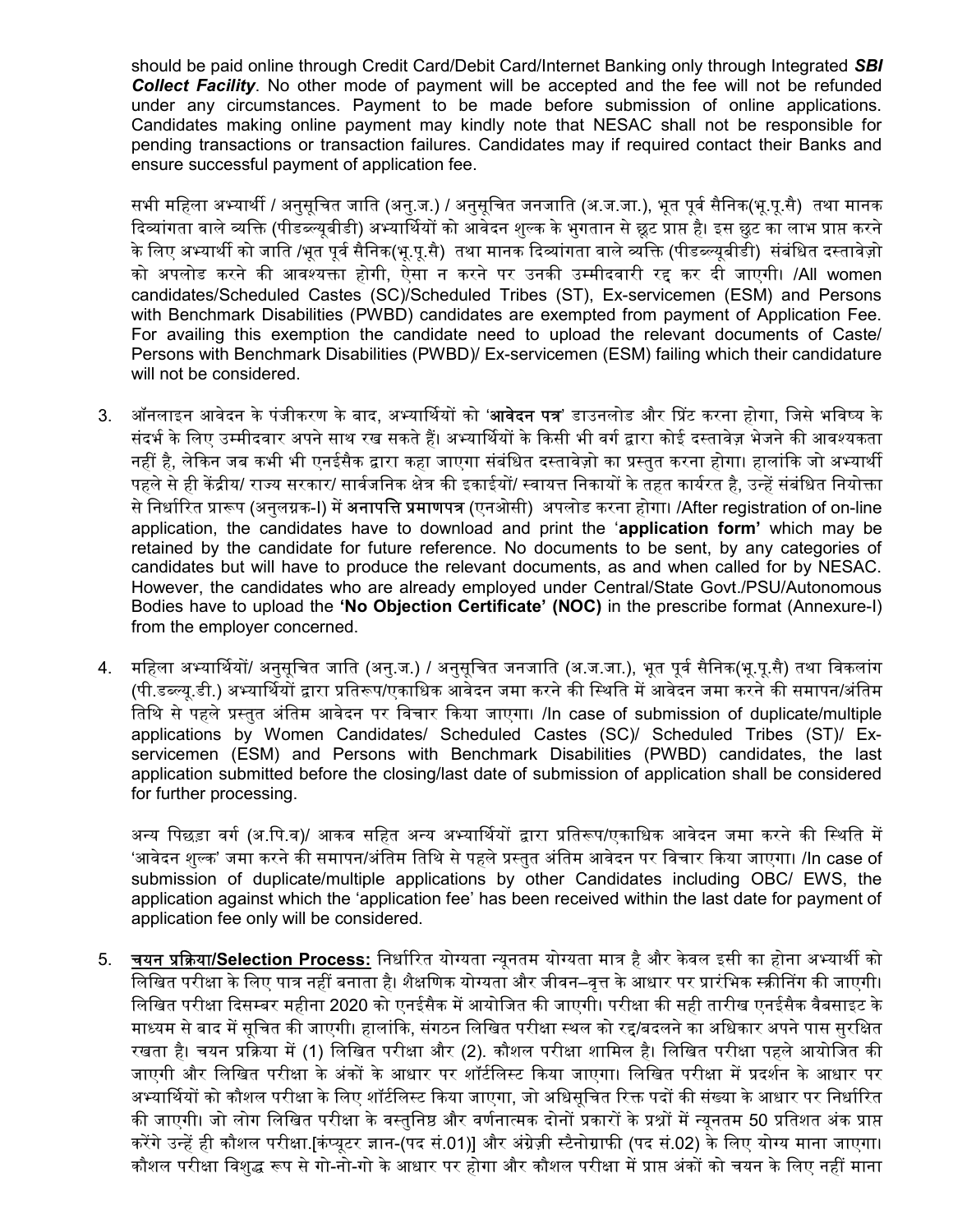जाएगा। कौशल परीक्षा का मूल्यांकन 100 अंकों के आधार पर किया जाएगा और और योग्यता के लिए न्यूनतम 60 प्रतिशत आवश्यक है। अंतिम चयन योग्य अभ्यार्थियों के बीच, लिखित परीक्षा में प्राप्त अंकों के आधार पर किया जाएगा। न्यूनतम 60 प्रतिशत अंकों के साथ कौशल परीक्षा में उत्तीर्ण होनेवाले उम्मीदवारों में से. अधिसचित रिक्त पदों की संख्या के आधार पर लिखित परीक्षा में प्राप्त अंकों के क्रम में सामान्यीकरण किया जाएगा। यदि इन पदों के लिए आरक्षित रिक्त पदों को भरने के लिए पर्याप्त संख्या में अ.जा/ अ.ज.जा/ अ.पि.व/ भू.सै/ आकव उम्मीदवार (जो भी लागू हो) उपलब्ध नहीं है, तो संबंधित वर्ग के अभ्यार्थियों को छूट दी जाएगी ताकि शॉर्ट फॉल को बेहतर किया जा सकेगा। / The qualification prescribed is the MINIMUM requirement and the same does not automatically make candidates eligible for written test. Based on the academic performance and bio-data, initial screening may be conducted. The written test will be conducted in the month of **DECEMBER 2020** at NESAC. Exact date will be informed later through NESAC Website. However, the Organisation reserves the right to cancel/change the written test venue. The selection process consists of (1) Written Test and (2) Skill Test. The written test will be conducted first and short-listing will be done based on the Written Test scores. Based on the performance in the Written Test, candidates will be shortlisted for Skill Test, depending on the number of vacancies notified, the schedule and venue of which will be notified subsequently. Those who secure minimum 50% marks each in both objective and descriptive type questions in the Written Test will be considered for Skill Test [Computer Literacy (Post No.01) and English Stenography (Post No.02)]. Skill Test will be purely go-no-go basis and marks obtained in the Skill Test shall not be considered for selection. The Skill Test shall be evaluated on a 100 points scale with minimum 60% required for qualification. The final selection will be done amongst qualified candidates, purely on the scores obtained in the Written Test. From amongst candidates who qualify in the Skill Test with minimum 60% marks, empanelment shall be done in the order of marks obtained in the Written Test, subject to number of vacancies notified. In case, sufficient number of SC/ST/OBC/PWD/Ex-servicemen/EWS candidates (whichever applicable) are not available for filling-up the vacancies reserved for these categories, relaxation will be extended to candidates belonging to the respective category, to make good the short-fall.

- 6. वेतन एवं भत्ते/Pay and Allowances: चयनित अभ्यार्थियों को कनिष्ठ वैयक्तिक सहायक और सहायक के रूप में जिसके िलए उ᭠होनेआवदेन ᳰकया हैउस पद पेवते न मैᳯᮝस के ᭭तर 4 (₹ 25500 - ₹ 81100) पर िनयुᲦ ᳰकया जाएगा। ᭠यूनतम वेतनमान में कुल परिलब्धियाँ वर्तमान में लगभग ₹ 29835/- प्रति माह होंगी। इसके अतिरिक्त, गृह किराया भत्ता (एच.आर.ए.), परिवहन भत्ता तैनाती के स्थान पर लागू निर्धारित दर पर देय होगा जो विभागीय आवास और परिवहन ्<br>सुविधा का इस्तेमाल नहीं करते हैं। कर्मचारियों को नई पेंशन योजना (एनपीएस) में शामिल किया जाएगा। एनईसैक/अं.वि. .<br>में नियुक्ति पर स्वयं और आश्रितों के लिए चिकित्सा सुविधाएं, अवकाश यात्रा रियायत, आदि केंद्र सरकार के आदेशानुसार ᳰदया जाता ह।ै /Selected candidates will be appointed as Assistant and Junior Personal Assistant whichever post they applied in Level 4 of the Pay Matrix (₹ 25500 - ₹ 81100). The gross emoluments in the minimum of pay Level will at present be approximately 29835/- p.m. In addition, House Rent Allowance [HRA], Transport Allowance at the prescribed rates in force at the place of posting will be paid for those who are not availing Departmental Housing and Transport facility, respectively. The employees will be governed by the National Pension Scheme (NPS). On employment in NESAC, DOS; other facilities are available such as medical facilities for self and dependants, Leave Travel Concession, etc. as per Central Government orders.
- 7. अन्य शर्तें/अनुदेश/Other Conditions/Instructions: पद अस्थायी है पर जारी रहने की संभावना है। नियुक्तों को एनईसैक, उिमयम मᱶिनयुᲦ ᳰकया जाएगा परंतुकभी भी आव᭫यᲦा पड़नेपर भारत मᱶि᭭थत अतं ᳯरᭃ िवभाग के ᳰकसी भी केंद्र/यूनिटों में तैनात किया जा सकता है। अंतरिक्ष विभाग के केंद्रों/यूनिटों के विवरण हेतु कृपया http://www.isro.gov.in देखें। /The posts are temporary, but likely to continue. The appointees shall be posted at NESAC, Umiam but are liable to be posted in any of the Centres/Units of the Department of Space situated anywhere in India as and when required. For details of DOS Centres/Units, please visit http://www.isro.gov.in.
- 8. कौशल परीक्षा में भाग लेने वाले अभ्यार्थियों को ऑनलाइन आवेदन पत्र में दर्शाए गए शहर से कौशल परीक्षण के स्थान तक सबसे छोटे मार्ग से दुसरी श्रेणी के टैन किराए की आवाजाही की प्रतिपूर्ति की जाएगी, (इस प्रयोजन के लिए शहर और पते के परिवर्तन पर विचार नहीं किया जाएगा)। कौशल परीक्षण के लिए बुलाए गए सभी अभ्यार्थियों को कौशल परीक्षण के समय आनलाइन प्रस्तुत किए गए अपने आवेदन में प्रस्तुत विवरण के प्रमाणस्वरूप सभी प्रासंगिक मूल दस्तावेज़ो को प्रस्तुत करना होगा। लिखित परीक्षा में भाग लेने के लिए किसी टीए का भुगतान नहीं किया जाएगा। यदि ऑनलाइन प्रदान की गई कोई भी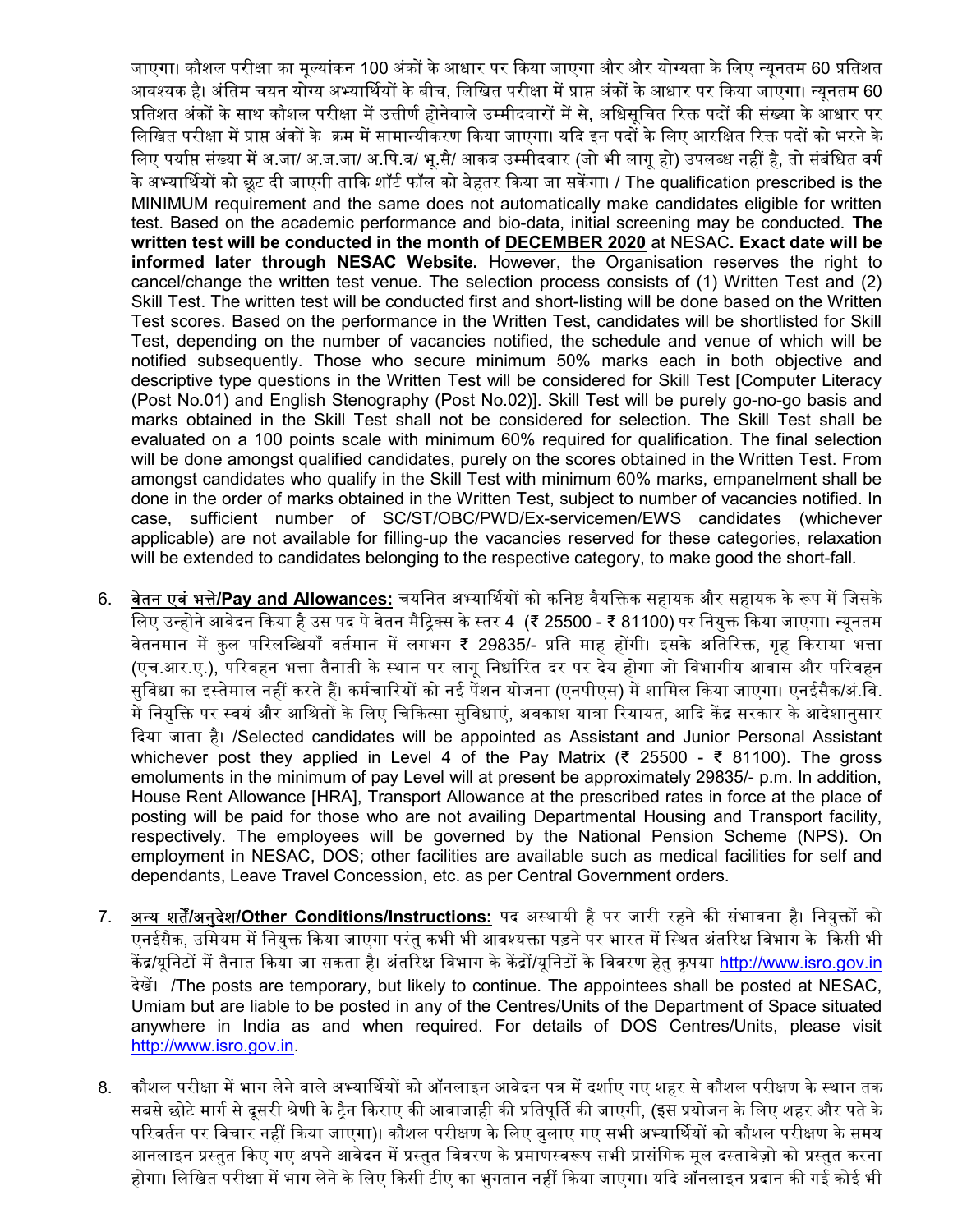सूचना गलत या झूठी पाई गई तो उम्मीदवार को कौशल परीक्षा की अनुमति नहीं दी जाएगी और टीए का भुगतान भी नहीं ्किया जाएगा। यदि ऐसा आवश्यक हो तो, एनईसैक अपने साथ किसी भी पद या सभी पदों को नहीं भरने का अधिकार सुरक्षित रखता है।/Candidates attending the Skill Test will be reimbursed to and fro second class train fare by the shortest route from the city indicated in the on-line application form to the place of Skill Test (change of address and city for the purpose will not be entertained). Candidates called for skill test have to produce all relevant original documents in proof of details furnished in their applications submitted on-line at the time of skill test. No TA will be paid for attending the Written Test. If any information furnished on-line is found to be wrong or false, the candidate will not be allowed for Skill Test and TA will not be paid. NESAC reserves the right not to fill up all or any of the posts, if it so desires.

- 9. जिनके पास 05.10.2020 तक आवश्यक योग्यता है मात्र वही आवेदन कर सकते हैं। केवल उत्तीर्ण अभ्यार्थी ही आवेदन करने के पात्र है। अंतिम परिणाम की प्रतीक्षा कर रहे छात्रों को आवेदन करने की आवश्यकता नहीं है। /Those who possess the required qualification as on 05.10.2020 only need to apply. Only passed candidates are eligible to apply. Students awaiting for final result need not apply.
- 10. केवल भारतीय नागरिक आवेदन कर सकते हैं।/Only Indian Nationals need to apply.
- 11. किसी भी अंतरिम पत्राचार पर विचार नहीं किया जाएगा। विज्ञापन में पहले से उपलब्ध प्रश्नों और निरर्थक सवालों के जवाब ई-मेल या दूरभाष किसी के भी माध्यम से नहीं दिया जाएगा। ऑनलाइन आवेदनों के संबंध में किसी प्रकार के स्पष्टीकरण के लिए अभ्यार्थी अपने ई-मेल के विषय में स्पष्ट रूप से पद व पद कोड और विज्ञापन संख्या का उल्लेख करते हुए applications@nesac.gov.in पर अपने मेल भेजे, अन्यथा स्पष्टीकरण नहीं दिया जाएगा और जवाब न देने के लिए एनईसैक उᱫरदायी नहᱭ होगा। / No interim correspondence will be entertained. Queries related to online applications will only be entertained and queries about information already available in the Advertisement and Frivolous queries will not be replied to either by email or telephone. In case of any clarification regarding online applications, candidates will send their mail to applications@nesac.gov.in with clearly mentioning the name of the Post & Post Code and Advertisement number in the subject of the e-mail otherwise the query may not be responded and NESAC will not be responsible for not responding.
- 12. उम्मीदवारों को आवेदन जमा करते समय अपना वैध ई-मेल आईडी और संपर्क नंबर जमा करना आवश्यक है। यदि ई-मेल आईडी और संपर्क नंबर परिवर्तित/अद्यतित किया गया है तो इसे एनईसैक ई-मेल आईडी-applications@nesac.gov.in. में सचित करना आवश्यक है। किसी भी उम्मीदवार द्वारा प्रदान की गई अवैध ई-मेल आईडी और संपर्क के मामले में, एनईसैक किसी भी सूचना के गैर-संचार के लिए ज़िम्मेदार नहीं होगा जिसे बल्क ईमेल के माध्यम से भेजा जाएगा। /Candidates are required to provide their valid email-id & contact number while submitting the application. If email-ID & contact number is changed/updated, it should be intimated to the email-id applications@nesac.gov.in. In case of invalid email-id & contact number provided by any candidate, NESAC will not be responsible of non-communication of any information which will be sent through bulk email.
- 13. सहायक/ कनिष्ठ व्यक्तिगत सहायक के पद के लिए बीई/बी.टैक स्नातक योग्य नहीं है। /BE/B.Tech graduates are not eligible to apply for the post of Assistant/Junior Personal Assistant.
- 14. अभ्यर्थी को यह सुनिश्चित करना है कि वह आवेदन पत्र के साथ-साथ इस विज्ञापन में दिए गए अनुदेशों को पालन करने की सभी आवश्यकताएं और योग्यता मानदण्ड पूरा करता है। अतः अभ्यार्थियों से अनुरोध है कि विज्ञापन को व इस विज्ञापन से संबंधित अक्सर पूछे गए प्रश्न जो वूसाइट में अपलोड किए गए है उन्हें ठीक से पढ़े और आवेदन-पत्र भरें तथा इस संबंध में दिए गए अनुदेशों के अनुसार आवेदन प्रस्तुत करें। यदि किसी भी स्तर पर पाया जाता है कि उम्मीदवार आवेदन करने के लिए पात्र नहीं है, तो उसकी उम्मीदवारी को स्वीकार कर दिया जाएगा। /It is for the candidate to ensure that he/she fulfills the eligibility criteria and complied with the requirements adhered to the instructions contained in this advertisement as well as in the application form. Candidates are, therefore, urged to carefully read the advertisement and Frequently Asked Queries (FAQs) uploaded in the website against this advertisement and complete the application form and submit the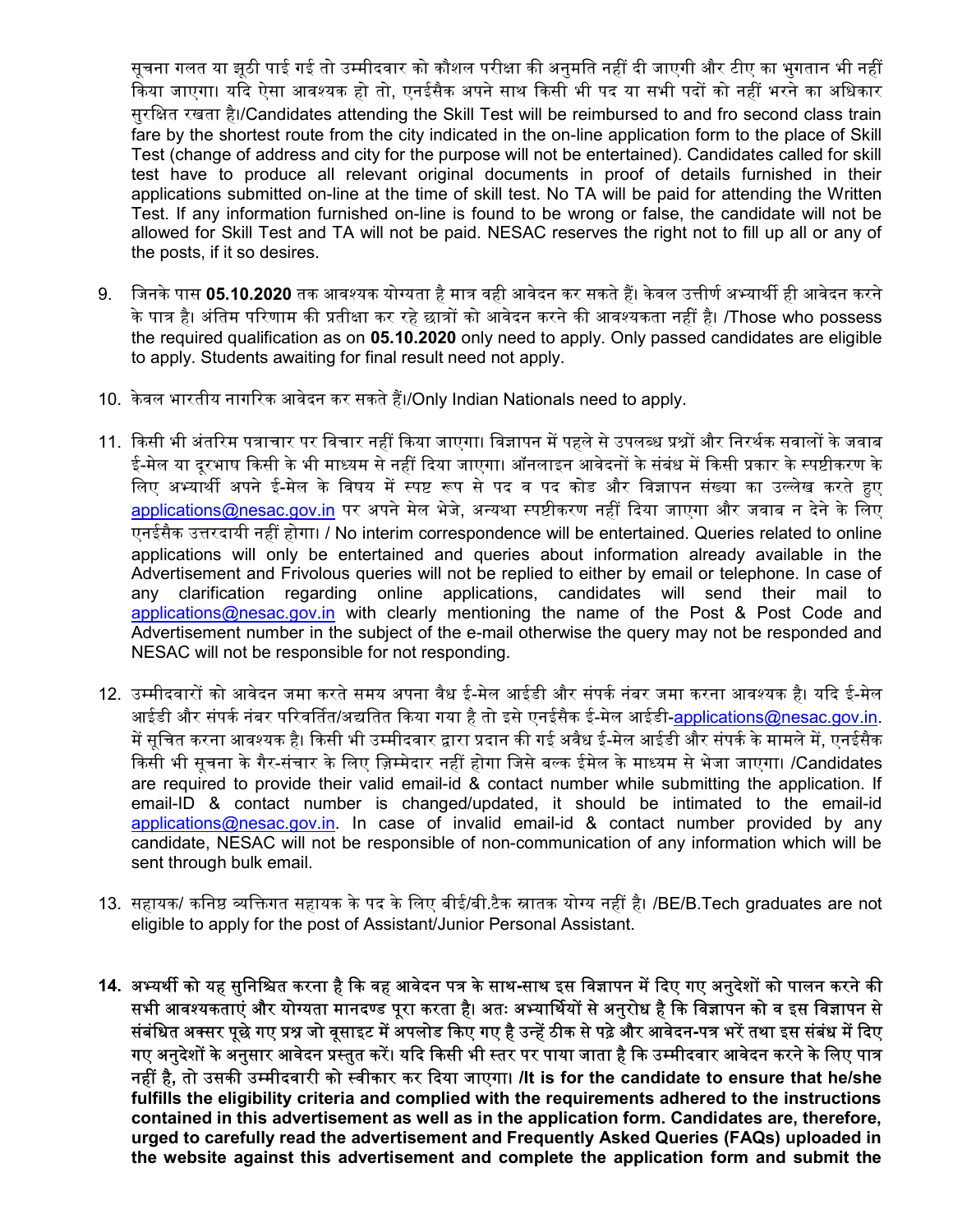same as per instructions given in this regard. If at any stage it is found that the candidate is not eligible to apply, his/her candidature will be rejected.

| ध्यान रखने हेतु महत्वपूर्ण तिथियाँ /Important dates to remember:-        |            |
|--------------------------------------------------------------------------|------------|
| ऑनलाइन पंजीकरण शुरू होने की तिथि/Opening Date for on-line registration   | 02.09.2020 |
| ऑनलाइन पंजीकरण समापन होने की तिथि/Closing date for on-line registration- | 05.10.2020 |

सरकार ऐसा कार्यबल तैयार करने की कोशिश कर रही है जिसमें लैंगिक संतुलन हो, अतः महिला उम्मीदवारों को आवेदन करने के लिए प्रोत्साहित किया जाता है। /Government strives to have a workforce which reflects gender balance and women candidates are encouraged to apply.

लिखित परीक्षा के बाद सात कार्यदिवसों के अंदर उत्तर कूंजियों को एनईसैक वेबसाइट पर प्रकाशित किया जाएगा। अभ्यार्थी अपनी आपत्तियां वैदेय औचित्य के साथ, यदि कोई हों, वेबसाइट पर उत्तर कूंजियों के प्रकाशित होने के तीन दिनों के अंदर विषय में स्पष्ट रूप से विज्ञापन संख्या का उल्लेख करके applications@nesac.gov.in पर भेजें। /The Answer keys will be published on the NESAC website within seven working days of the written test. The candidates may raise objections with valid justifications, if any, within 3 days of publishing the answer keys in the website, by sending it to applications@nesac.gov.in clearly mentioning the Advertisement No in the subject.

## महत्पूर्ण / IMPORTANT

एन.-सैक वेबसाईड के माध्यम से ऑनलाइन आवेदन के जमा करने की प्रारंभिक तिथि 02.09.2020 है/OPENING DATE FOR SUBMISSION OF ONLINE RECRUITMENT APPLICATION THROUGH NESAC WEBSITE IS ON 02.09.2020.

एन.-सैक वेबसाईड के माध्यम से ऑनलाइन आवेदन के जमा करने की अंतिम तिथि 05.10.2020 को 15 घंटे तक है/CLOSING DATE FOR SUBMISSION OF ONLINE RECRUITMENT APPLICATION THROUGH NESAC WEBSITE IS 15.00 HRS ON 05.10.2020.

ऑनलाईन भर्ती वेदन के जमा करने के लिए सभी उम्मीदवारों की योग्यता को निर्धारित करने की तिथि निर्दिष्ट अंतिम तिथि होगी/DATE FOR DETERMINING THE ELIGIBILITY OF ALL CANDIDATES IN EVERY RESPECT SHALL BE THE PRESCRIBED CLOSING DATE FOR SUBMISISON OF ONLINE RECRUITMENT APPLICATION. THE APPLICANTS ARE ADVISED TO FILL IN ALL THEIR PARTICULARS IN THE ONLINE RECRUITMENT APPLICATION CAREFULLY.

कौशल परीक्षा की तिथि जिसमें शॉर्टलिस्ट किए गए उम्मीदवारों को अपने ऑनलाइन भरे गए आवेदन पत्र की प्रति साथ ही सभी अन्य दस्तावेज़ो को एन.-सैक में प्रस्तुत करने हेतु लाना होगा अलग से सूचित किया जायेगा।/DATE FOR THE SKILL TEST ON WHICH THE SHORTLISTED CANDIDATES ARE REQUIRED TO BRING THE PRINTOUT OF HIS/HER ONLINE APPLICATION ALONGWITH OTHER DOCUMENTS AT NESAC SHALL BE INTIMATED SEPARATELY.

उम्मीदवार अपने समेकित डिग्री और अंकपत्र को एक पी.डी.एफ. फाईल में अपलोड करें यथा- निर्दिष्ट योग्यता जैसे - डिग्री और सभी छमाहियों के अंकपत्र पृथक रूप से एक पी.डी.एफ. फाईल में अपलोड करें और इसी तरह अन्य योग्यताओं के लिए भी/CANDIDATE SHOULD UPLOAD THE MERGED DEGREE AND MARKSHEETS IN ONE PDF FILE FOR ONE PARTICULAR QUALIFICATION e.g. FOR DEGREE & MARKSHEETS OF ALL THE SEMESTERS SHOULD BE MERGED AND UPLOADED AND SIMILARLY FOR OTHERS ALSO.

अपने आवेदन की स्थिति पर अद्यतन जानकारी के लिए www.nesac.gov.in वेबसाइट देखें / VISIT NESAC WEBSITE www.nesac.gov.in FOR LATEST UPDATES ON THE STATUS OF YOUR APPLICATION.